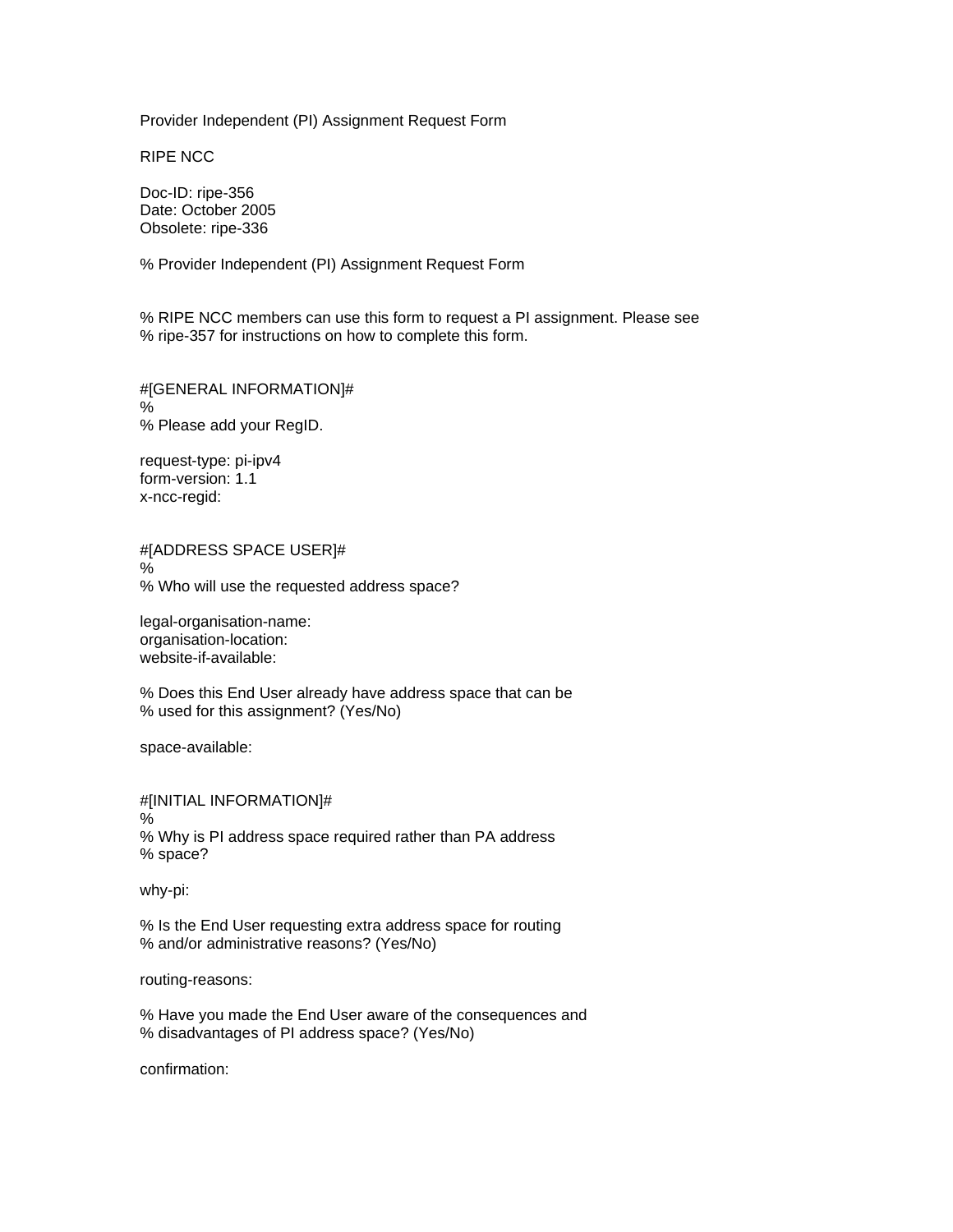#[ADDRESSING PLAN]# % % How will the End User use this address space? % % Subnet Within Within Within % size (/nn) 3 months 1 year 2 years Purpose

subnet: subnet: totals:

number-of-subnets:

% Will the End User return any address space?

address-space-returned:

#[EQUIPMENT DESCRIPTION]# % % What equipment will be used and how will it use the requested % address space?

equipment-name: manufacturer-name: model-number: other-data:

equipment-name: manufacturer-name: model-number: other-data:

#[NETWORK DESCRIPTION]# % % Please add more information if you think it will help us understand % this request.

<add more information>

#[NETWORK DIAGRAM]# % % Have you attached a network diagram to this request? (Yes/No)

diagram-attached: